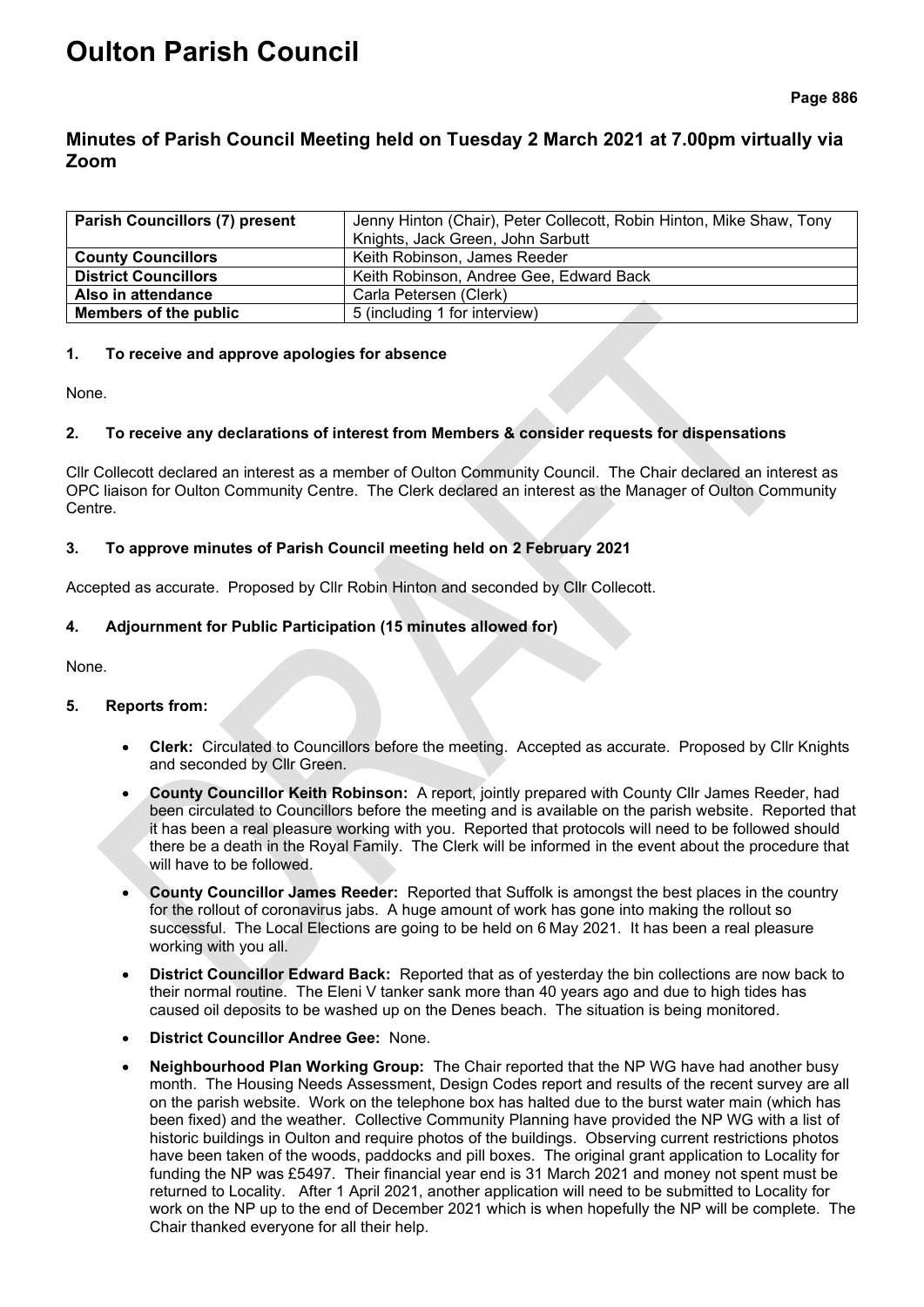• **Oulton Community Centre:** Cllr Collecott reported that the 6 windows have now been replaced in the small hall. The contractors have done a superb job. There are 4 windows in the lounge which will next be looked into being replaced. Four quotes had been received for the roof, but they were not using the same criteria. The contractors have been asked to requote. Fortunately, the weather has been reasonable however it is important that we get the roof done as soon as possible and preferably whilst still in lockdown. The OPC Chair had recently attended an Oulton Community Council meeting and discussions had taken place about the benefits of the Community Centre having broadband. The OPC Chair had reported that broadband would be beneficial for the PC especially for those who cannot attend a physical meeting, would be able to give presentations and it would be especially useful when reviewing planning applications. A quote for installing broadband is to be given to the NP WG for them to discuss and then be presented to Full Council. Broadband will be installed to serve the whole community.

#### **6. Highways:**

## • **To receive a report on outstanding highways issues**

Cllr Knights reported on 22 February 2021 the faulty street lighting on Stirling Close/Meadow Road. On 24 February 2021 received confirmation that this will be done however the lighting is still out. This will be monitored.

County Cllr Keith Robinson reported that the remarking/restructuring of the Gorleston Road roundabout will be done before May 2021. The Oulton Street speed limit cannot be processed until after the Elections. Highways had recently provided details about refilling the grit bins. Clerk to action,

Cllr Robin Hinton expressed concerns about the hedges on Oulton Road North that are making it difficult to have a clear view. After having carried out further investigations it was confirmed that the trees/bushes are on the roadside. Cllr Robin Hinton and Cllr Knights will report this to Highways.

## • **To receive Speed Indicator Device (SID) results**

Cllr Knights and Cllr Robin Hinton presented a slide show of the most recent SID results. The evidence base warrants a speed camera. As soon as the Police can arrange this it will be arranged. Cllr Knights and Cllr Robin Hinton were thanked for looking after SID and for regularly charging the batteries. SID2 has been ordered with Westcotec and usually takes six weeks to be built as they are built to order.

County Cllr James Reeder left at 7.55 pm.

## **7. Planning**

## • **To receive new planning applications and make comment**

**DC/22/0626/FUL** 23 Mendip Road, Lowestoft, NR32 3HJ. Replace existing 6ft fencing with 7ft fence. Details of the planning application had been circulated to Councillors before the meeting. Discussion took place and it was confirmed that the law states that 2m is the maximum fence height at the rear of a property. It was unanimously agreed to REFUSE the application. Councillors agreed that the extra height would not gain that much more privacy and it could set a precedent for further planning applications.

#### • **To receive results and updates on outstanding applications**

None

#### **8. Finance:**

- **To receive the income and expenditure figures as at 1 March 2021 –** It was noted.
- **To note the bank balance as at 1 March 2021 -** £54863.04
- **To note receipts** –

Suffolk County Council. Grant for training the Planning WG. £100.00 East Suffolk Council. Grant for Speed Information Device. £3000.00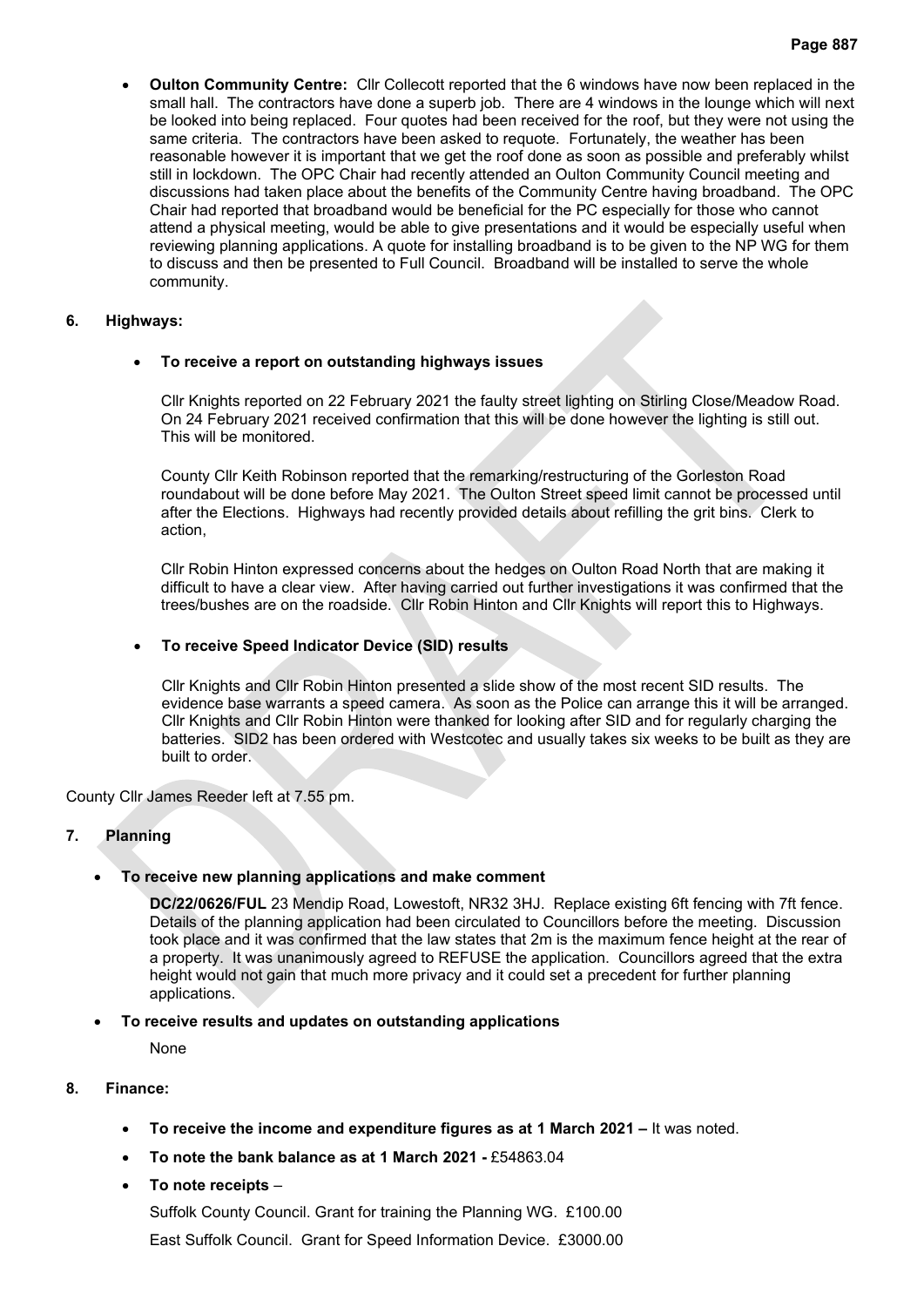## • **To consider any grant applications –** None

#### • **To approve payments.**

It was noted that a payment would need to be made to Olympic Print after the newsletter had been printed. The price quoted is £295 and payment is required immediately after collection. All expenditure approved. Proposed by Cllr Robin Hinton and seconded by Cllr Collecott.

| Payee                                | Value    | <b>Description</b>                             |
|--------------------------------------|----------|------------------------------------------------|
| Mrs C Petersen                       | £905.51  | Salary, administrative expenses                |
| <b>HMRC</b>                          | £55.61   | Income Tax & NIC                               |
| <b>Collective Community Planning</b> | £3300.00 | Attendance at NP virtual meetings. Preparation |
|                                      |          | of NP documents.                               |
| Mrs C Petersen                       |          | £119.78   NP Administrative expenses           |
| Westcotec                            | £3725.94 | SID, Bluetooth, brackets & padlocks            |
| <b>Oulton Community Council</b>      | £168.00  | NP Room/hall hire                              |
| <b>Total</b>                         | £8274.84 |                                                |

#### **9. To consider installing a bench at Fisher Row. Agree upon a course of action.**

The Chair and Cllr Robin Hinton had visited Fisher Row and taken a photo of suitable location for a bench. District Cllr Edward Back confirmed that they had found the perfect spot for a bench and as there is no facility for walkers to sit down and rest themselves, he would be more than happy to support this project by using funding in his next year's Enabling Communities Budget. Clerk to request a quote to supply and fit a bench and complete an ECB application form in the next financial year.

Cllr Shaw left 8.14 pm.

## **10. To receive an update on the Emergency Response Plan. Agree upon a course of action.**

Cllr Green had prepared a draft Emergency Response Plan. It was agreed that Cllr Green had done a brilliant job preparing the document. There are items in the plan which will need discussing and completing and this will be done virtually in Zoom meetings.

#### **11. To consider changing the OPC logo. Agree upon a course of action.**

Cllr Collecott reported that he had been devastated when he found out that the OPC logo had been changed. He explained the history of how the original logo had been designed. Cllr Knights had prepared a new logo which was like the old logo. Councillors were then asked to vote on the logo options, and it was unanimously agreed to revert to the old-style logo which incorporates the Village Sign.

#### **12. To discuss the Queens Platinum Jubilee. Agree upon a course of action.**

Due to the current health of Prince Philip, it was agreed to carry this over to another agenda.

## **13. To receive an update on the Oulton Messenger newsletter. Agree upon a course of action.**

Councillors had been extremely busy preparing the first draft copy of the Oulton Messenger newsletter. This had been circulated to all before the meeting. It was agreed that it could go ahead and be printed the next day. The newsletter will be hand delivered to all households in Oulton. Cllr Collecott reported that Oulton had not had a newsletter for many years.

County Cllr Keith Robinson, District Cllr Andree Gee, District Councillor Edward Back and all members of the public left at 8.44 pm.

#### **14. To interview candidate for co-option into one vacant Parish Councillor position.**

There had been one application received for this vacancy. The applicant had been interviewed at the PC meeting on 2 February 2021.

#### **15. To agree upon the co-option of a candidate as a Parish Councillor.**

It was unanimously agreed to co-opt Paul Keyte.